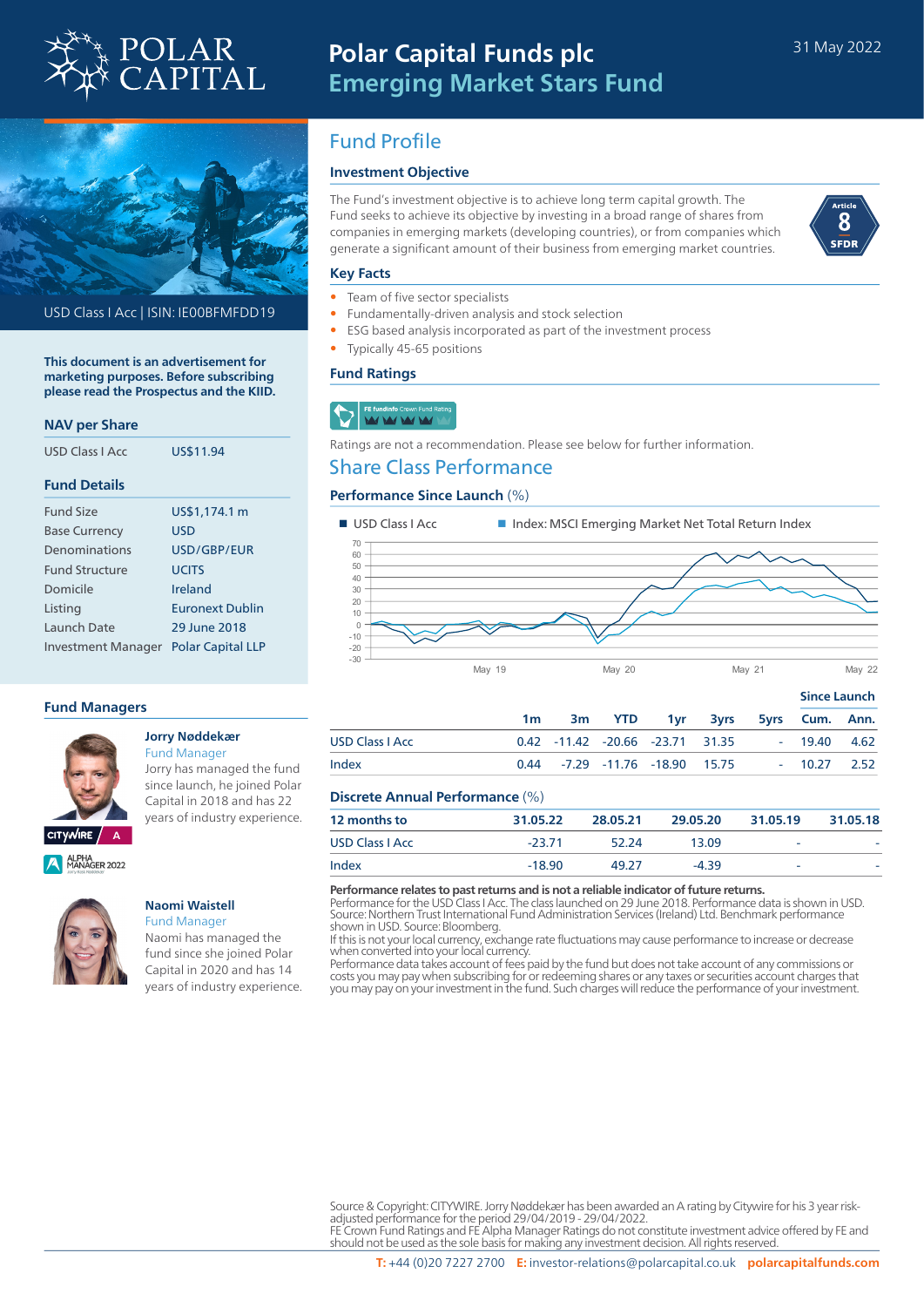-10 0 10 20

## Portfolio Exposure

As at 31 May 2022

## **Top 10 Positions** (%)

| <b>TSMC</b>                               | 9.4  |  |  |  |
|-------------------------------------------|------|--|--|--|
| Samsung Electronics                       | 7.0  |  |  |  |
| Tencent                                   | 7.0  |  |  |  |
| <b>Reliance Industries</b>                | 4.1  |  |  |  |
| Alibaba Group Holding                     | 3.8  |  |  |  |
| <b>Phoenix Mills</b>                      | 3.7  |  |  |  |
| JD.com                                    | 3.1  |  |  |  |
| MediaTek                                  | 2.7  |  |  |  |
| Meituan Dianping                          | 2.7  |  |  |  |
| <b>ICICI Bank</b>                         | 2.6  |  |  |  |
| <b>Total</b>                              | 46.2 |  |  |  |
| <b>Total Number of Positions</b>          | 49   |  |  |  |
| <b>Active Share</b><br>73.79%             |      |  |  |  |
| <b>Market Capitalisation Exposure (%)</b> |      |  |  |  |

## Large Cap (>US\$10 bn) 68.2 Mid Cap (US\$1 bn - 10 bn) 24.0 Small Cap (<US\$1 bn) 5.3 Cash 2.5

### **Sector Exposure** - Top Overweights & Underweights Relative to Index (%)

|                               | <b>Fund</b> | <b>Relative</b> |
|-------------------------------|-------------|-----------------|
| <b>Information Technology</b> | 34.9        | 13.8            |
| <b>Real Estate</b>            | 8.3         | 6.2             |
| <b>Consumer Discretionary</b> | 14.8        | 2.0             |
| <b>Communication Services</b> | 11.0        | 0.9             |
| Energy                        | 4.2         | $-0.9$          |
| <b>Industrials</b>            | 3.3         | $-2.2$          |
| Healthcare                    | 1.4         | $-2.2$          |
| <b>Utilities</b>              | 0.0         | $-2.7$          |
| <b>Materials</b>              | 5.7         | $-3.4$          |
| <b>Consumer Staples</b>       | 0.8         | $-5.2$          |
| Financials                    | 13.1        | $-8.8$          |
|                               |             |                 |

### **Geographic Exposure** - Top Overweights & Underweights Relative to Index (%)

|                  | <b>Fund</b> | <b>Relative</b> |       |      |   |
|------------------|-------------|-----------------|-------|------|---|
| India            | 18.0        | 5.2             |       |      |   |
| <b>Viet Nam</b>  | 4.0         | 4.0             |       |      |   |
| Argentina        | 3.1         | 3.1             |       |      |   |
| Taiwan           | 18.2        | 2.4             |       |      |   |
| <b>Hong Kong</b> | 2.4         | 2.2             |       |      |   |
| Indonesia        | 0.0         | $-1.9$          |       |      |   |
| Thailand         | 0.0         | $-1.9$          |       |      |   |
| Saudi Arabia     | 2.2         | $-2.2$          |       |      |   |
| <b>Mexico</b>    | 0.0         | $-2.3$          |       |      |   |
| China            | 24.5        | $-6.3$          |       |      |   |
|                  |             |                 | $-10$ | $-5$ | 5 |

The column headed "Fund" refers to the percentage of the Fund's assets invested in each country/ sector. The column headed "Relative" refers to the extent to which the Fund is overweight or underweight in each country/sector compared (relative) to the index.

Note: Totals may not sum due to rounding. It should not be assumed that recommendations made in future will be profitable or will equal performance of the securities in this document. A list of all recommendations made within the immediately preceding 12 months is available upon request.

## Share Class Information

|                    |                       |                         |                | <b>Minimum</b>              |           |                         |  |
|--------------------|-----------------------|-------------------------|----------------|-----------------------------|-----------|-------------------------|--|
| <b>Share Class</b> | <b>Bloomberg ISIN</b> |                         | <b>SEDOL</b>   | Investment OCF <sup>+</sup> |           | Perf. Fee <sup>tt</sup> |  |
| EUR LACC           | POEMSIE ID            | IE00BFMFDF33            | BFMFDF3        | $\sim$ 10 $\pm$             | 0.89% 10% |                         |  |
| <b>GBP   Acc</b>   | POEMSIG ID            | IE00BFMFDG40            | BFMFDG4        | $\sim 10$                   | 0.89% 10% |                         |  |
| <b>USD</b> LACC    | POEMSIU ID            | IE00BFMFDD19            | BFMFDD1        | $\sim 10$                   | 0.89% 10% |                         |  |
| EUR R Acc          |                       | POEMSRE ID IE00BFMFDB94 | BFMFDB9        | $\sim 10$                   | 1.39% 10% |                         |  |
| <b>GBP R Acc</b>   |                       | POEMSRG ID IE00BFMFDC02 | <b>BFMFDC0</b> | $\sim$ $\sim$               | 1.39% 10% |                         |  |
| <b>USD R Acc.</b>  |                       | POEMSRUID IE00BFMFD979  | BFMFD97        | $\sim$ $-$                  | 1.39% 10% |                         |  |
|                    |                       |                         |                |                             |           |                         |  |

**† Ongoing Charges Figure (OCF)** is the latest available, as per the date of this factsheet. **† † Performance Fee** 10% of outperformance of MSCI Emerging Market Total Return Index.

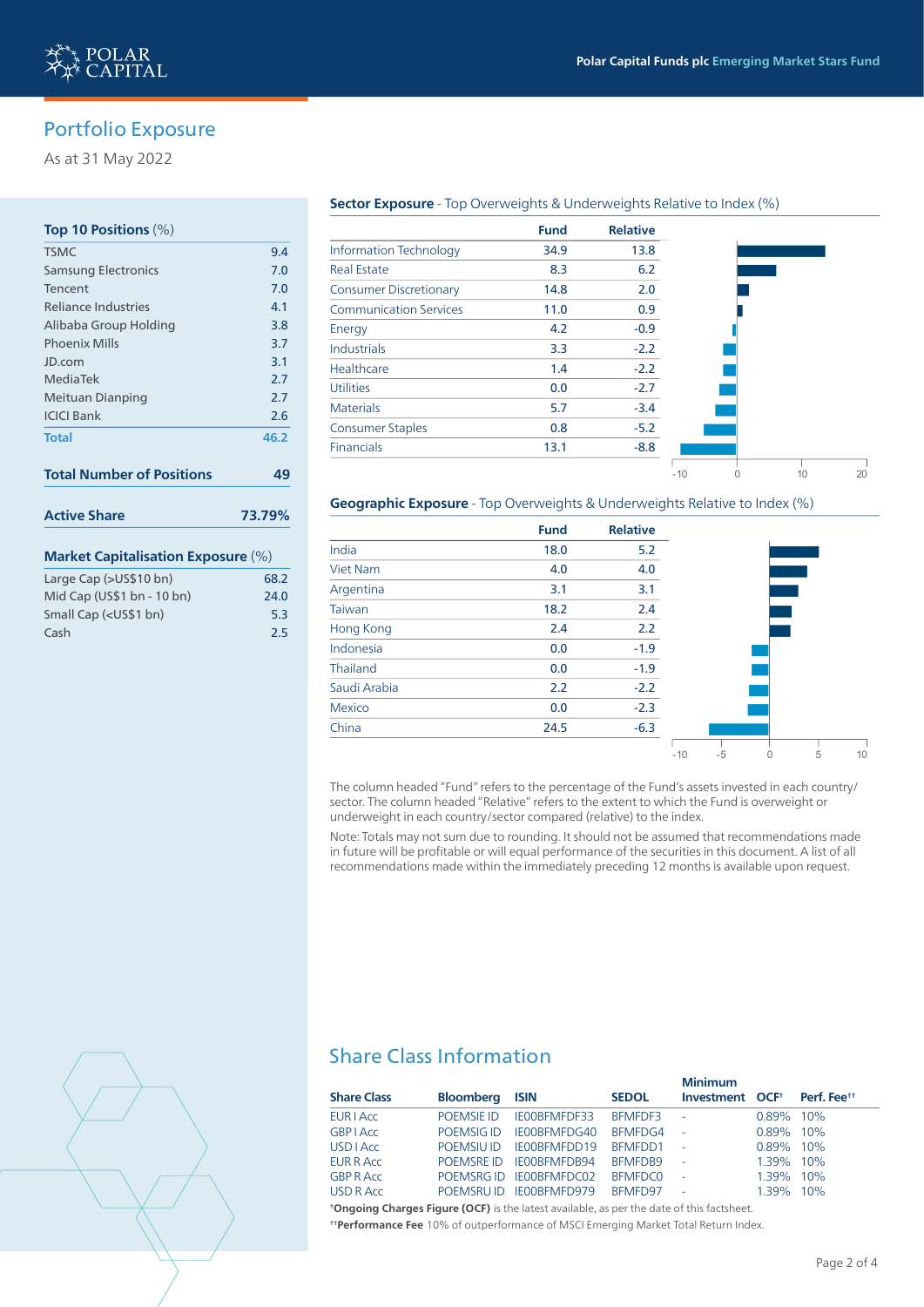

## Risks

- Capital is at risk and there is no guarantee the Fund will achieve its objective. Investors should make sure their attitude towards risk is aligned with the risk profile of the Fund.
- Past performance is not a reliable guide to future performance. The value of investments may go down as well as up and you might get back less than you originally invested.
- The value of a fund's assets may be affected by uncertainties such as international political developments, market sentiment,

## **Glossary**

## **Active Share**

Active Share is a measure of the percentage of stock holdings in a fund that differ from the benchmark index.

### **Alpha**

The excess return on an investment in the fund compared to the benchmark.

#### **Annual Fee**

A charge made each year to cover the expenses associated with running the fund. Although it is expressed in annual percentage figures it is usually split into 12 monthly amounts and taken from the fund monthly.

#### **Base Currency**

The currency in which the net asset value of each portfolio is calculated.

economic conditions, changes in government policies, restrictions on foreign investment and currency repatriation, currency fluctuations and other developments in the laws and regulations of countries in which investment may be made. Please see the Fund's Prospectus for details of all risks.

- The Fund may enter into a derivative contract. The Fund's use of derivatives carries the risk of reduced liquidity, substantial loss and increased volatility in adverse market conditions, such as failure amongst market participants.
- **Discrete Annual Performance**

Discrete performance is calculated between two fixed specific time and static dates.

#### **Geographic Exposure**

The geographical location in which the holdings of the Fund are listed. Exposure represents the relative risk particular to the percentage of investment in that particular geographic location.

### **Hedged Class**

A share class which is denominated in a currency other than the base currency of the portfolio. The investment manager employs techniques and instruments to protect against fluctuations between the class and the base currency of the portfolio.

- The use of derivatives will result in the Fund being leveraged (where market exposure and the potential for loss exceeds the amount the Fund has invested) and in these market conditions the effect of leverage will magnify losses. The Fund makes extensive use of derivatives.
- If the currency of the share class is different from the local currency in the country in which you reside, the figures shown in this document may increase or decrease if converted into your local currency.

#### **Market Capitalisation Exposure**

The percentage of the fund's assets that are invested in companies having market capitalisation of a particular size.

#### **NAV per Share**

Is an expression for net asset value that represents a fund's value per share. It is calculated by dividing the total net asset value of the fund or company by the number of shares outstanding.

#### **Ongoing Charges Figure (OCF)**

This is a figure representing all annual charges and other payments taken from the fund.

#### **Share Class**

Share class is a designation applied to a share in a fund. Different share classes within the same fund will confer different rights on their owners.